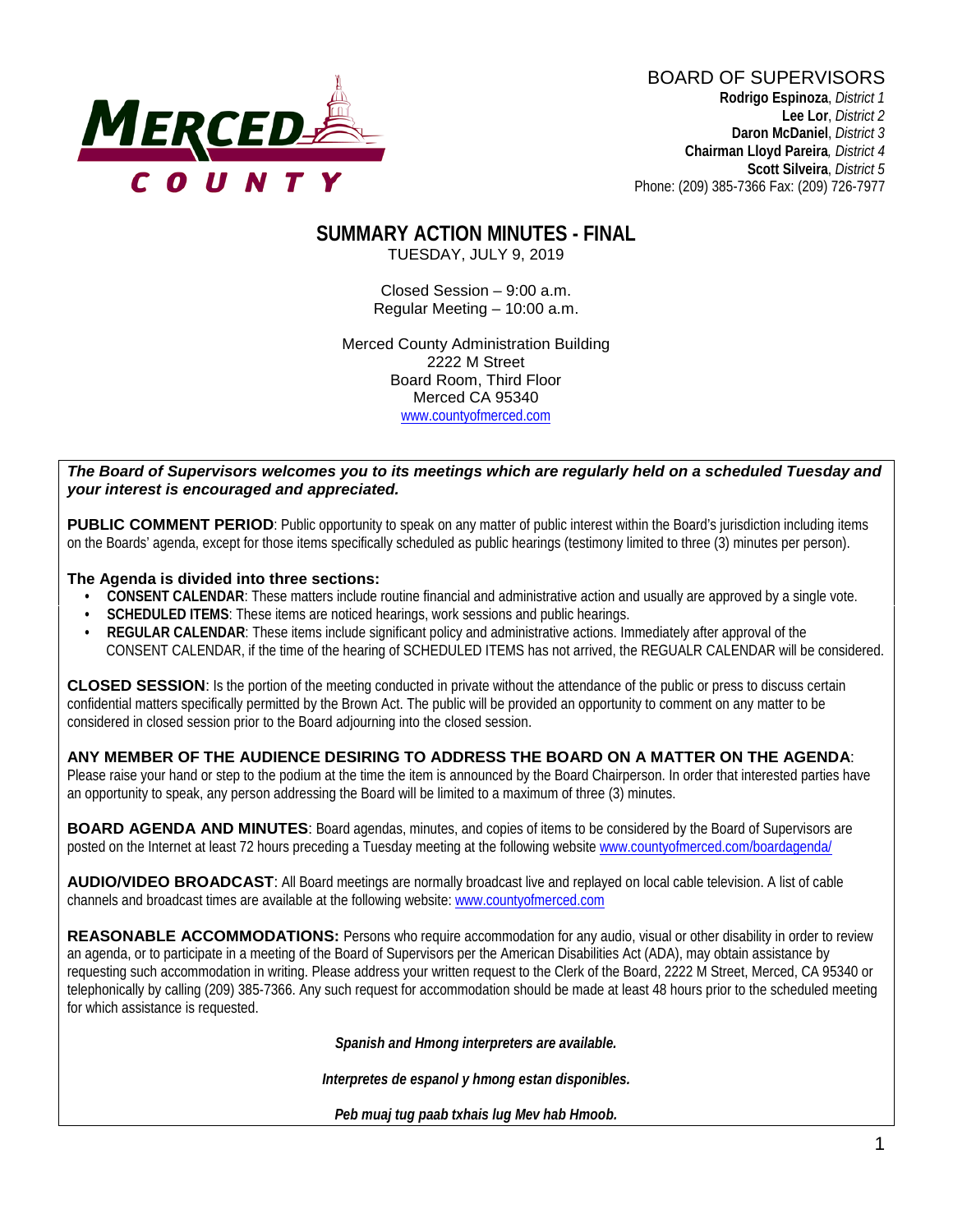### SCHEDULED ITEMS

### **9:00 A. M. THE PUBLIC IS INVITED TO SPEAK ON ANY ITEM ON THE AGENDA-TESTIMONY IS LIMITED TO THREE MINUTES PER PERSON**

### **CLOSED SESSION:**

It is the intention of the Board to meet in Closed Session pursuant to Government Code Section 54957.6 concerning a Conference with County of Merced Staff Negotiators concerning negotiations with: American Federation of State, County and Municipal Employees (AFSCME), Units 4, 5, 6 and 8; United Public Employees (UPE), Unit 3; Merced County Law Enforcement Sergeants, Unit 30; Merced County Deputy Sheriff Association (DSA), Unit 10; and Merced County Public Safety Services Unit (MCPSSU), Unit 14. Agency Negotiator: Marci Barrera.

### **THE BOARD RECESSED AT 9:01 A.M. AND RECONVENED AT 10:00 A.M. WITH ALL MEMBERS PRESENT, AND THE CHAIRMAN ADVISED STAFF WAS GIVEN DIRECTION**

### **GOVERNMENT CODE SECTION 54954.2 COMPLIANCE (LATE AGENDA ITEMS)**

**10:00 A. M. INVOCATION led by Del Humbert/PLEDGE OF ALLEGIANCE**

**PUBLIC OPPORTUNITY TO SPEAK ON ANY MATTER OF PUBLIC INTEREST WITHIN THE BOARD'S JURISDICTION INCLUDING ITEMS ON THE BOARD'S AGENDA, EXCEPT FOR THOSE ITEMS SPECIFICALLY SCHEDULED AS PUBLIC HEARINGS (TESTIMONY LIMITED TO THREE MINUTES PER PERSON)**

### *REVIEW BOARD ORDER – SEE PAGE 10*

### **APPROVAL OF CONSENT AGENDA CALENDAR (ITEMS #1 - 21)**

#### **PUBLIC HEARINGS:**

#### **PUBLIC WORKS - PUBLIC HEARING**

To consider a Resolution annexing Major Subdivision No. MAS 08-005 Planada 15, into the Planada Lighting and Maintenance Zone of Benefit No. 309.

#### **RECOMMENDATION:**

1) Open Public Hearing and accept comments; 2) Close the Public Hearing; and, 3) Adopt the Resolution annexing Major Subdivision MAS 08-005 Planada 15, south of Childs Avenue and east of Topeka Street, into the Planada Street Lighting Maintenance Zone of Benefit No. 309 in County Service Area Number One.

#### *REVIEW BOARD ORDER – SEE PAGE 10 AND 11*

### **PUBLIC WORKS - PUBLIC HEARING**

To consider a Resolution annexing Major Subdivision No. MAS 08-005 Planada 15, into the Planada Drainage and Maintenance Zone of Benefit No. 329.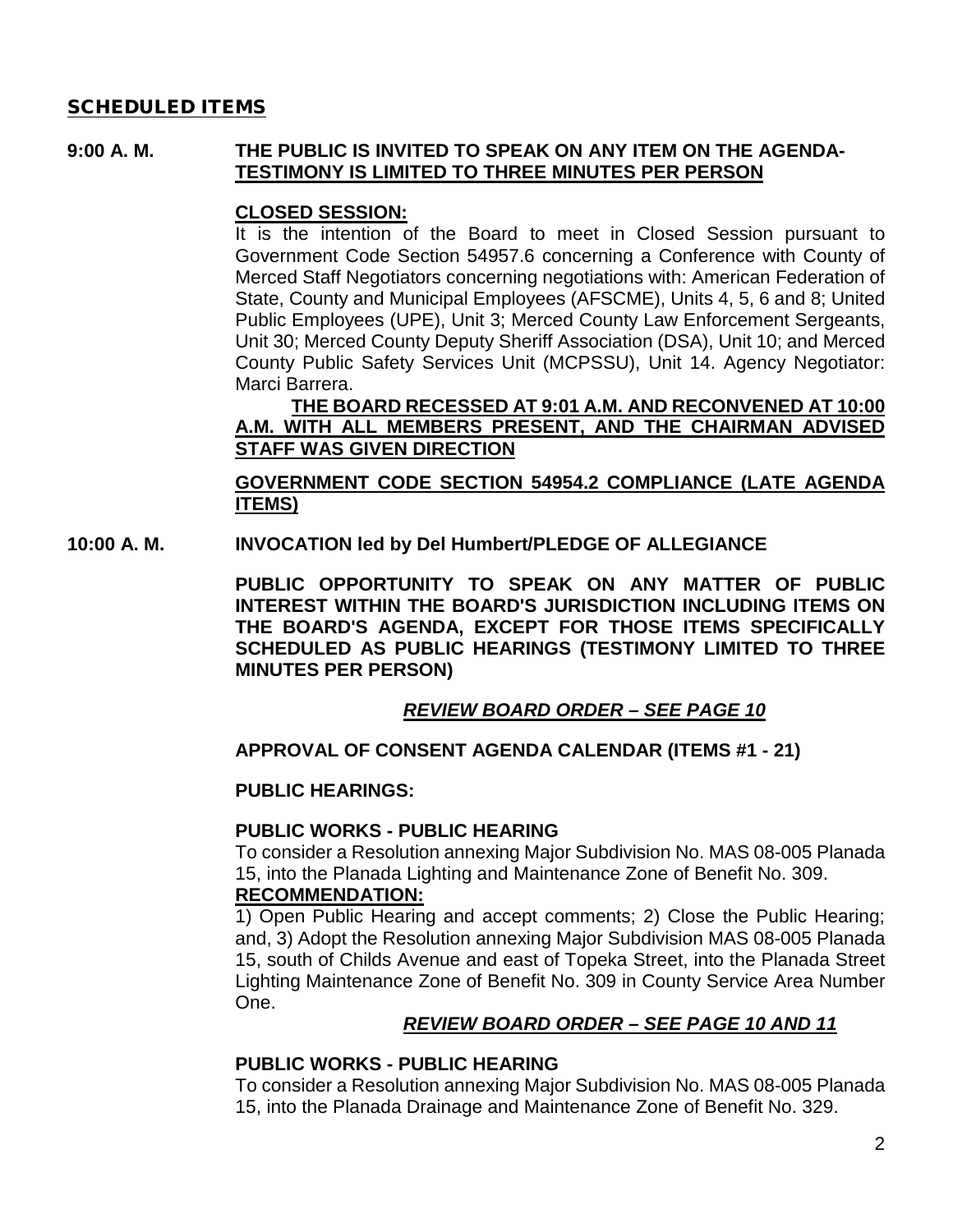### **RECOMMENDATION:**

1) Open Public Hearing and accept comments; 2) Close Public Hearing; and, 3) Adopt the Resolution annexing the Major Subdivision MAS 08-005 Planada 15, located south of Childs Avenue and east of Topeka Street into the Planada Drainage and Maintenance Zone of Benefit No. 329 in County Service Area Number One.

## *REVIEW BOARD ORDER – SEE PAGE 11*

### **PUBLIC WORKS - PUBLIC HEARING**

To consider the Resolution accepting the Engineer's Report and forming Major Subdivision No. MAS 08-005, into the Planada 15 Landscape and Park Maintenance Zone of Benefit No. 338.

### **RECOMMENDATION:**

1) Open the Public Hearing and accept comments; 2) Close the Public Hearing; and, 3) Adopt the Resolution accepting the Engineer's report and forming the Major Subdivision MAS 08-005 Planada 15, located south of Childs Avenue and east of Topeka Street in the Planada area, into the Planada Landscape and Park Maintenance Zone of Benefit No. 338 in County Service Area Number One.

### *REVIEW BOARD ORDER – SEE PAGE 11 AND 12*

## **REPORTS/BOARD DIRECTION**

County Executive Officer, County Counsel, Board of Supervisors Members

### CONSENT CALENDAR (Items # 1-21) **APPROVED AS RECOMMENDED AYES: ALL**

### Public Works

1. Approve and Authorize the Chairman to sign Amendment Contract No. 2013190 (Amendment No.3 to Project Supplement. 29) with Quad Knopf, Inc. for additional surveying and civil engineering services on the Lobo Avenue Complete Street Upgrade project; and authorize the Director of Public Works to execute the subject contract amendment, upon approval of County Counsel and Risk Management.

### **Health**

- 2. Approve and authorize the Chairman to sign Amendment Contract No. 2014158 with Sierra Medical Services Alliance for Ground Ambulance Service and Secondary Medical Public Safety Answering Point.
- 3. Approve and authorize the Chairman to sign Amendment Contract No. 2019073 with ChangeLab Solutions to provide additional technical support for the Supplemental Nutrition Assistance Program.

### Behavioral Health and Recovery Services

4. Approve and authorize the Chairman to sign Amendment Contract No. 2016284 (Agreement #0716-MCDMH-II) with Central California Alliance for Health for Telehealth Infrastructure Implementation.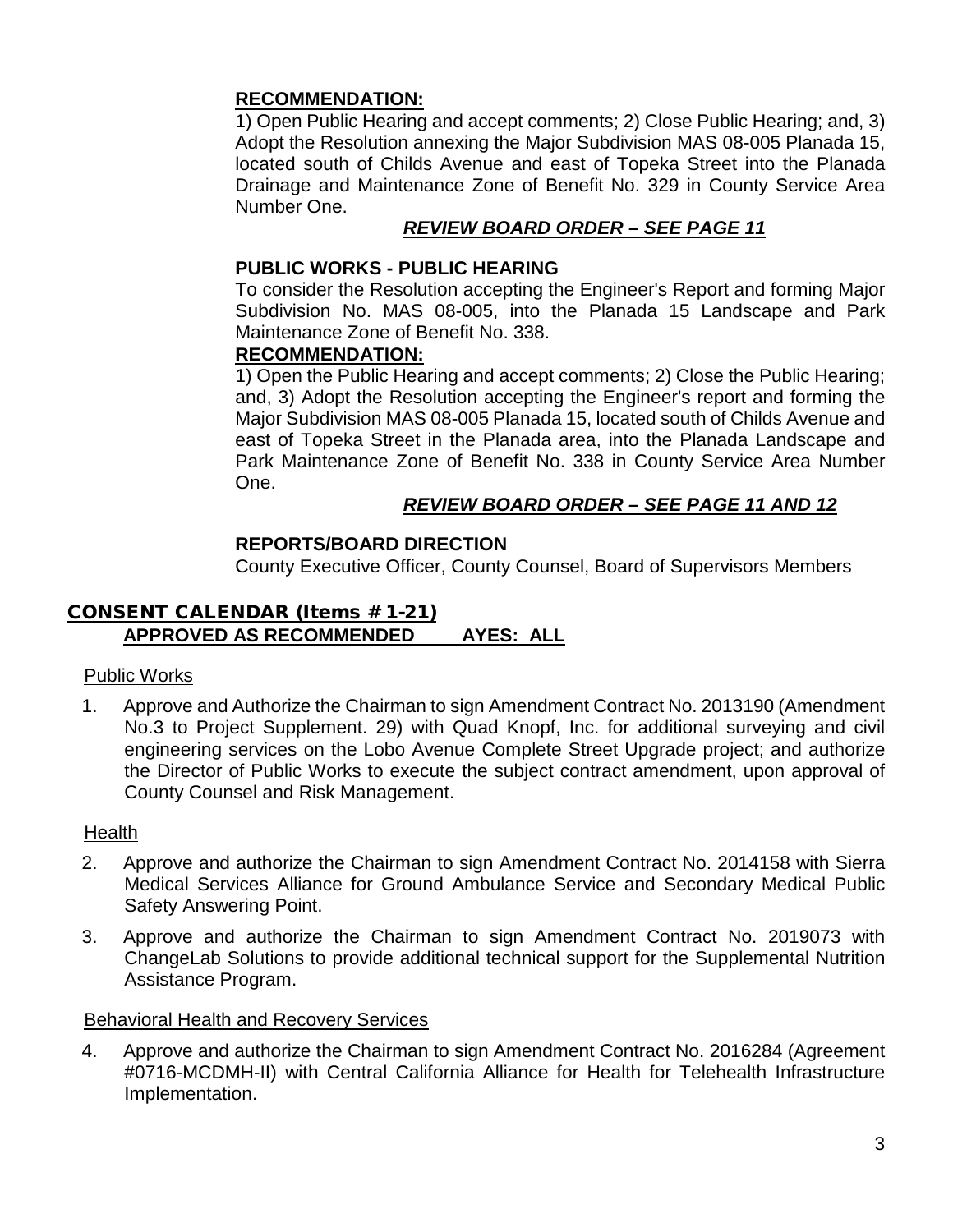- 5. Approve and authorize the Chairman to sign Amendment Contract No. 2018040 with Mayurkumar Ambubhai Amin, M.D., for the provision of psychiatric services at the Marie Green Psychiatric Unit.
- 6. Approve and authorize the Chairman to sign Amendment Contract No. 2017076 with Dr. John M. Yarbrough, M.D., M.B.A., for psychiatric services for youth clients.
- 7. Approve and authorize the Chairman to sign Amendment Contract No. 2018193 with Aligned Telehealth, Inc. for the provision of Tele Psychiatry Services.
- 8. Approve and authorize the Chairman to sign Amendment Contract No. 2018041 with Central Star Behavioral Health for youth psychiatric health facility.
- 9. Approve and authorize the Chairman to sign Amendment Contract No. 2016265 with Crestwood Behavioral Health, Inc., for Institute for Mental Disease facility services.

### Probation

- 10. Approve and authorize the Chairman to sign Amendment Contract No. 2014075 with B.I., Incorporated dba BI Correctional Services, Inc. to provide three additional months of services for the re-entry program.
- 11. Proclaim the week of July 21-27, 2019 as Probation Services Week in Merced County.

### Workforce Investment

12. Accept Modification thirteen (13) to Workforce Innovation and Opportunity Act Subgrant K8106644 (Amendment Contract No. 2017211) to replace exhibits with revised exhibits for the SlingShot Regional Plan Implementation project in grant code 1122 with no change in terms, participants or funding levels.

### Executive Office

13. Act on Claims for Damages submitted by Kimberly Lyn Kendall (2 Claims), Gabriel Zarate and Application for Leave to Present a Late Claim from Ann-Marie Delgado as recommended by Risk Management and County Counsel.

### Board Recognition

- 14. Authorize Certificate of Recognition to Stevinson Pentecost Association in support of their 2019 Annual Religious parade.
- 15. Authorize Certificates of Recognition as Girls Track-California Interscholastic Federation San Joaquin Section Division IV Track and Field Champions to Karina Duran, Breanna Espinoza, Lauryn Franzese, Maya Gomez, Natalia Gonzalez, Alizabeth Huerta and Annie Winton for being selected as San Joaquin Section Scholar Athlete, and Victor Becerra as FFA State Proficiency Winner-Ag. Mechanics Repair and Maintenance.
- 16. Authorize Certificates of Recognition to various individuals for being selected by the Atwater Chamber of Commerce for various awards.
- 17. Authorize Certificates of Recognition to various individuals for Graduation from Public Institute for Quality Education (PIQE).
- 18. Authorize Certificate of Recognition to Elaine Grant as Founding Member of the Hilmar Irwin Stevinson Historical Society Museum and 16 years of dedicated service.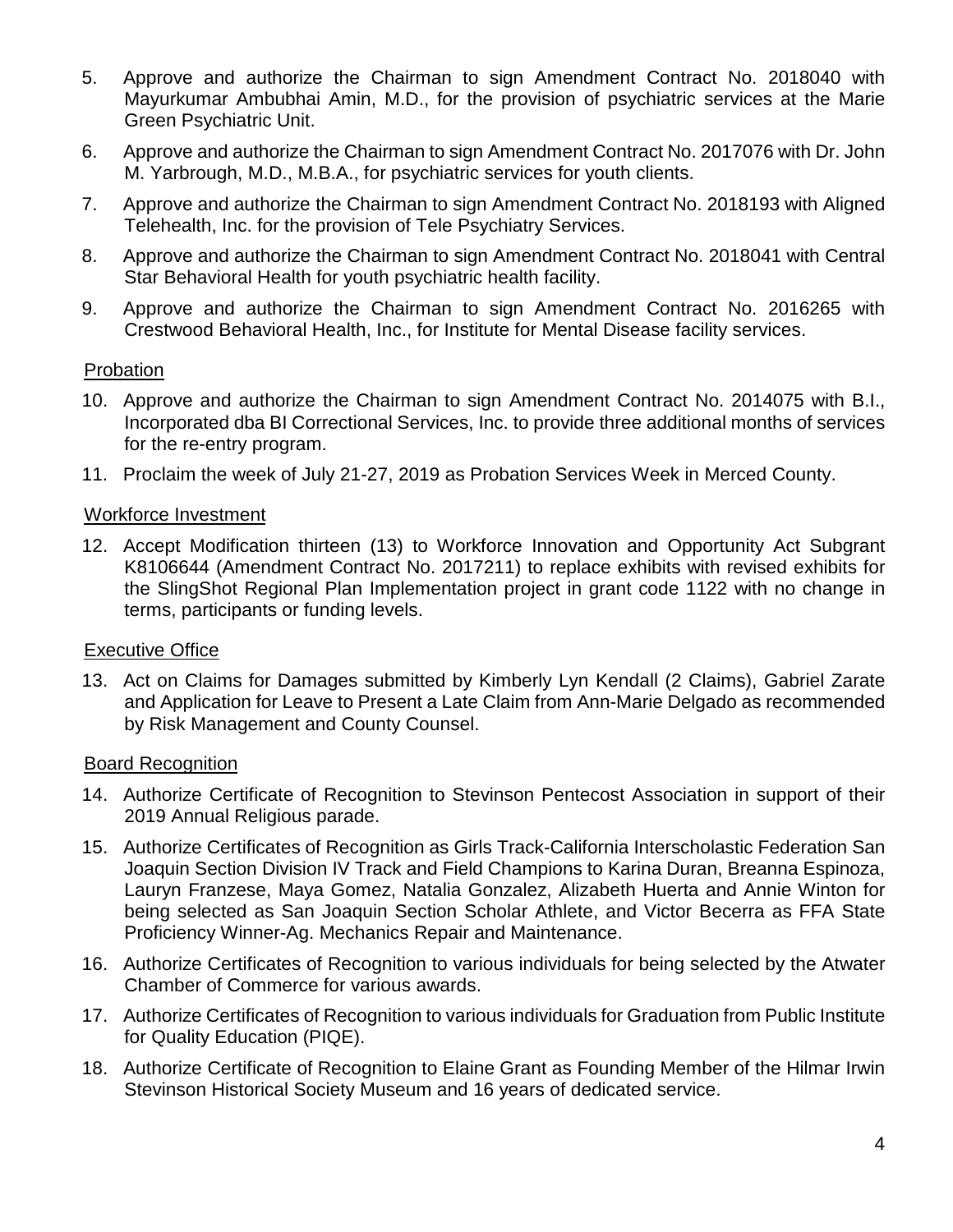- 19. Authorize Certificate of Recognition to Andy Cuttone for retirement from Pizza Villa and 58 years of dedicated service.
- 20. Authorize Certificate of Recognition to Merced United FC 03 NPL Boys Soccer Team for winning the 2018 US Club National Cup.

**Supervisor Lor presented Certificate of Recognition to Merced United FC 03 NPL Boys Soccer Team**

21. Authorize Certificate of Recognition to Dominique Navarrette for First Place Finish in the Men's Discus Throw with a Mark of 50.69m at the 2019 CCCAA State Track and Field Championships.

**Supervisor Espinoza presented Certificate of Recognition to Dominique Navarrette**

## REGULAR CALENDAR

## BOARD ACTION

## PUBLIC WORKS

22. Contract with Office of the State Controller, Division of Local Audits to prepare the annual Street and Road Report of Fiscal Year 2018/2019.

## **AUTHORIZED CONTRACT NO. 2019209 AS RECOMMENDED AYES: ALL**

23. Adopt the Resolution for the Summary Vacation of excess right-of-way along the frontage of property located on Second Street and Market Street in the Volta area; and direct the Clerk of the Board to record the Resolution.

# **ADOPTED RESOLUTION NO. 2019-55 AS RECOMMENDED AYES: ALL**

24. 1) Find the County Surveyor has determined that the map is in substantial compliance with the prior approved tentative map; 2) Approve the Final Map for Planada 15, Major Subdivision No MAS. 08-005, located south of Childs Avenue and east of Topeka Street in the Planada area; and 3) Accept the offers of dedication as indicated on the map.

## **APPROVED AS RECOMMENDED AYES: ALL**

## HEALTH

25. Ratify the California Department of Public Health (Agreement No. 18-10934) for the Prevention Forward Grant which focuses on Diabetes management, Type 2 Diabetes prevention, and Cardiovascular Disease prevention and management.

## **AUTHORIZED CONTRACT NO. 2019210 AS RECOMMENDED AYES: ALL**

26. Contract with AAA Northern California, Nevada and Utah for the award of car seats/boosters seats for underserved families free of charge.

## **AUTHORIZED CONTRACT NO. 2019211 AS RECOMMENDED AYES: ALL**

27. Ratify the electronic submission of the application to the United States Department of Agriculture (USDA) Farmers Market Promotion Program Grant; and return to the Board if awarded this grant.

## **APPROVED AS RECOMMENDED AYES: ALL**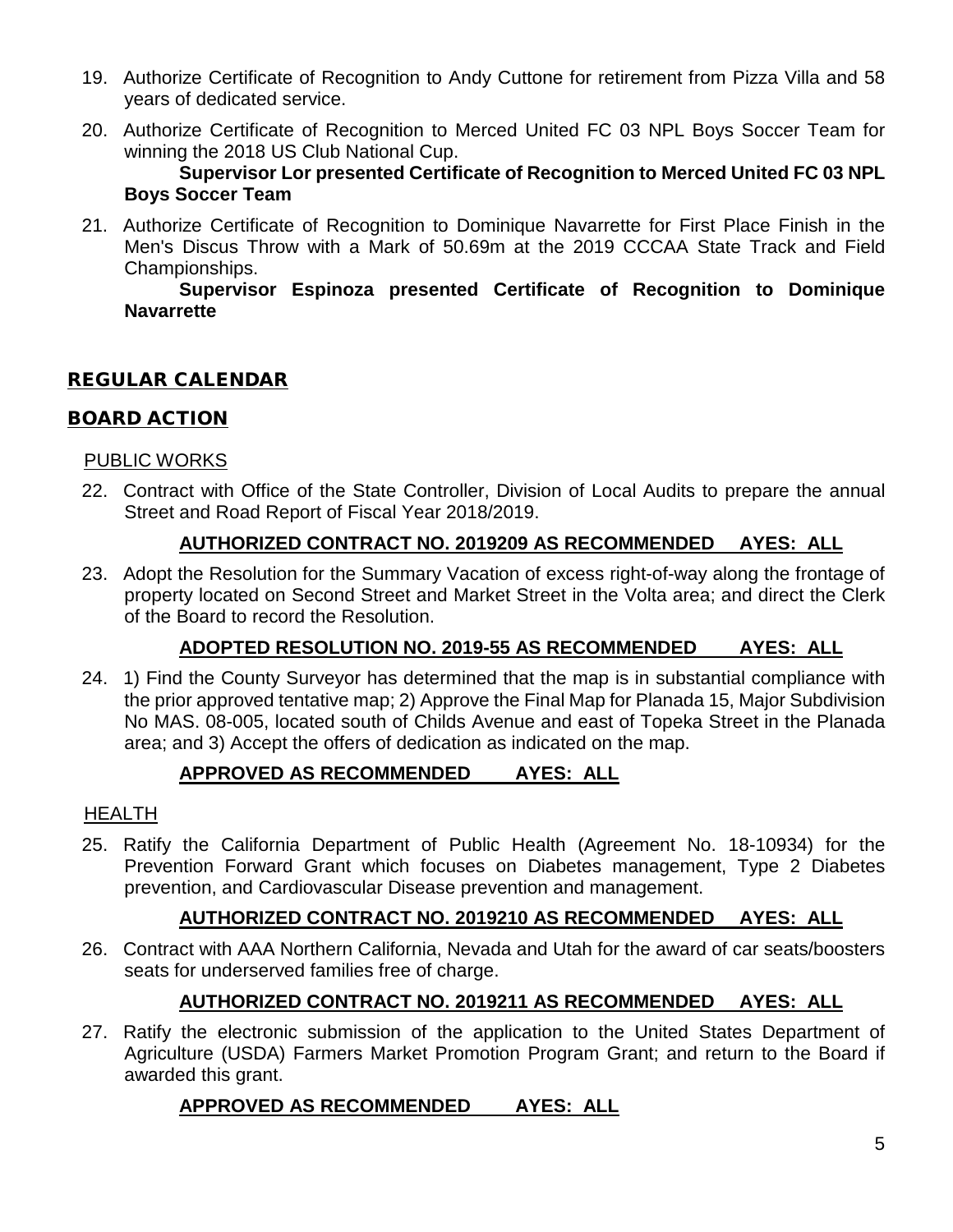## BEHAVIORAL HEALTH AND RECOVERY SERVICES

28. Contract with Golden Years Residential Care Home for consumer residential care services.

# **AUTHORIZED CONTRACT NO. 2019212 AS RECOMMENDED AYES: ALL**

29. Contract with Sierra Vista Child and Family Services for the provision of Specialty Mental Health Services as a Network Provider.

# **AUTHORIZED CONTRACT NO. 2019213 AS RECOMMENDED AYES: ALL**

30. Contract with Siskiyou County Behavioral Health for the provision of inpatient services at the Marie Green Psychiatric Health Facility.

# **AUTHORIZED CONTRACT NO. 2019214 AS RECOMMENDED AYES: ALL**

31. Interdepartmental Contract with Public Health to provide alcohol and drug HIV counseling and testing services for the Behavioral Health and Recovery Services.

# **AUTHORIZED CONTRACT NO. 2019215 AS RECOMMENDED AYES: ALL**

### HUMAN SERVICES AGENCY

32. Memorandum of Understanding with Castle Family Health Centers (CFHC) to provide referrals to All Dads Matter and All Moms Matter Workshops, recommendations for potential boot camp coaches, and availability of space at CFHC to hold workshop sessions.

# **AUTHORIZED CONTRACT NO. 2019216 AS RECOMMENDED AYES: ALL**

33. Authorize donation of twenty computers to the Boys and Girls Club of Merced County.

# **APPROVED AS RECOMMENDED AYES: ALL**

34. 1) Authorize the Department of Administrative Services, in conjunction with Merced County Human Services Agency to prepare and release an RFP for Crisis Counselor, to select the most responsive provider for such services, and negotiate an agreement with this provider; and 2) Return to the Board with a negotiated contract for final approval.

# **APPROVED AS RECOMMENDED AYES: ALL**

35. Authorize Human Services Agency to apply and accept the California Emergency Solutions and Housing Program Grant; and adopt Resolution.

# **ADOPTED RESOLUTION NO. 2019-56 AS RECOMMENDED AYES: ALL**

## COMMUNITY AND ECONOMIC DEVELOPMENT

36. Contract with Green Commuter for multiple sites for Electric Vehicle Charging Stations/Services located at the Mid-California International Trade District at Castle.

# **AUTHORIZED CONTRACT NO. 2019217 AS RECOMMENDED AYES: ALL**

37. Contract with Godinho Dairy LP for preparation of an initial study for the Godinho Heifer Ranch Expansion project Conditional Use Permit (CUP19-006) which is generally located at the southeast corner of South Johnson Road and West Henry Miller Avenue in the Los Banos area.

# **AUTHORIZED CONTRACT NO. 2019218 AS RECOMMENDED AYES: ALL**

38. Contract with Environmental Planning Partners, Inc. to prepare initial study for the Godinho Heifer Ranch Expansion Project Conditional Use Permit (CUP19-006) located at the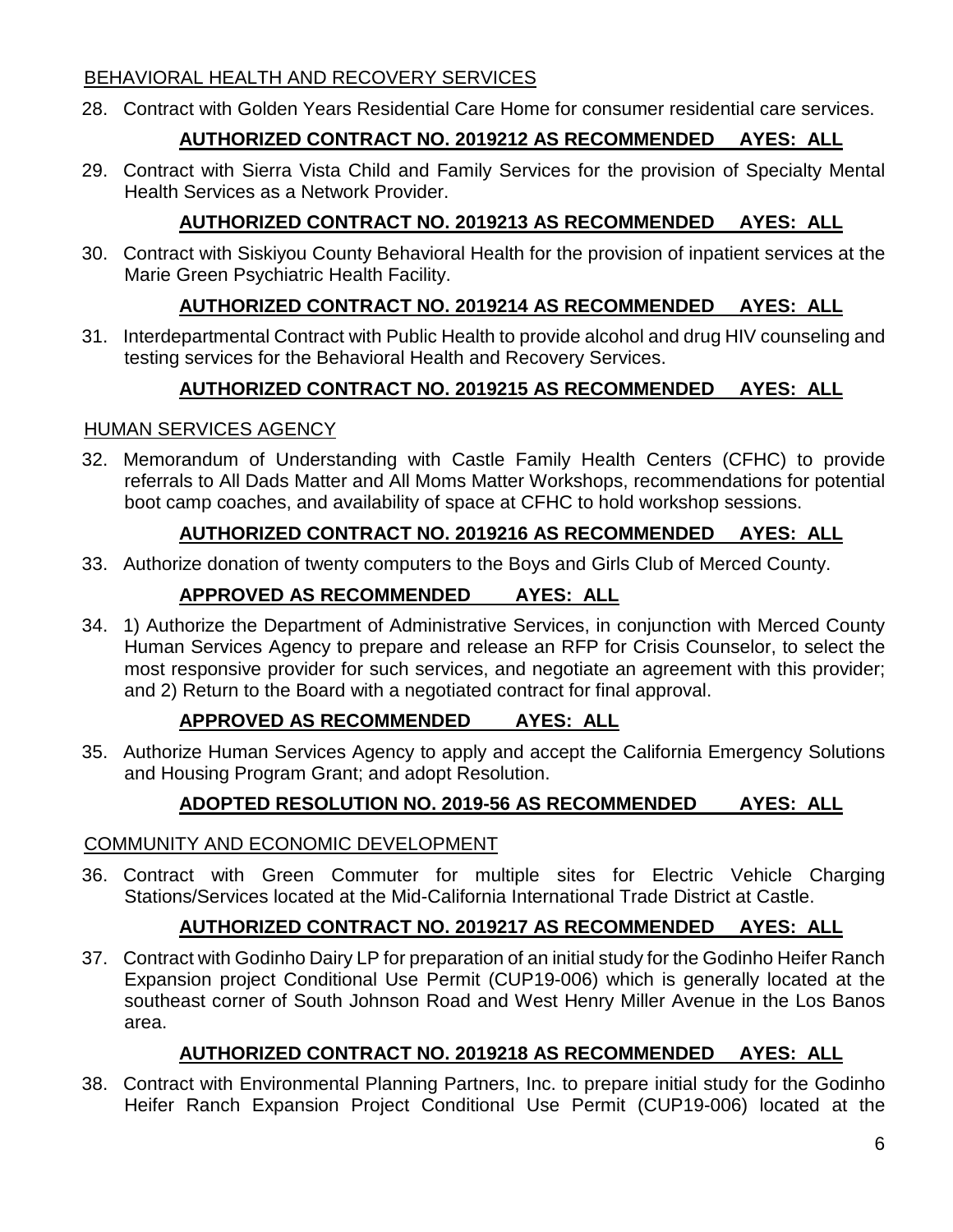southeast corner of South Johnson Road and West Henry Miller Avenue in the Los Banos area.

## **AUTHORIZED CONTRACT NO. 2019219 AS RECOMMENDED AYES: ALL**

## **LIBRARY**

39. Request approval to close all Merced County Library Branches for a staff development day on Friday, August 30, 2019.

## **APPROVED AS RECOMMENDED AYES: ALL**

40. Approve the proposed change in hours for the Merced County Library Bookmobile during the summer months of July and August effective July 16, 2019.

# **APPROVED AS RECOMMENDED AYES: ALL**

# *REVIEW BOARD ORDER – SEE PAGE 12*

41. Authorize the Merced Library to extend open hours on Friday, August 9, 2019 from 5:00 p.m. to 7:00 p.m. for the Annual Backpack Give Away Event in partnership with Tsunami Collaboration of Merced.

## **APPROVED AS RECOMMENDED AYES: ALL**

## CHILD SUPPORT SERVICES

42. Contract with The Ogilvy Group, LLC for Digital Media Marketing Services.

## **PULLED – NO ACTION TAKEN**

43. 1) Authorize the Department of Child Support Services to solicit and accept donations for opportunity drawings from community organizations, businesses, and City and County agencies for a "Kids Connect Community Celebration" outreach event; and, 2) Submit an application for, and to accept, funds if awarded of a First 5 Merced County mini-grant.

# **APPROVED AS RECOMMENDED AYES: ALL**

## FIRE

44. Contract with City of Atwater Fire Department for Automatic Aid Agreement.

## **AUTHORIZED CONTRACT NO. 2019220 AS RECOMMENDED AYES: ALL**

45. 1) Ratify submission of a grant application by Merced County Office of Emergency Services for the Hazard Mitigation Grant Program; 2) Authorize the Chairman to sign the Letter of Commitment and the Local Match Fund Commitment Letter; 3) Adopt Resolution of designation of Subrecipient's Agent; and, 4) Authorize the Director of Merced County Office of Emergency Services or their designee to sign and execute any additional documents required for the application for the Hazard Mitigation Grant Program.

# **APPROVED AS RECOMMENDED AYES: ALL**

## PROBATION

46. Contract with Aspiranet for psychosocial assessments for resource families.

# **AUTHORIZED CONTRACT NO. 2019221 AS RECOMMENDED AYES: ALL**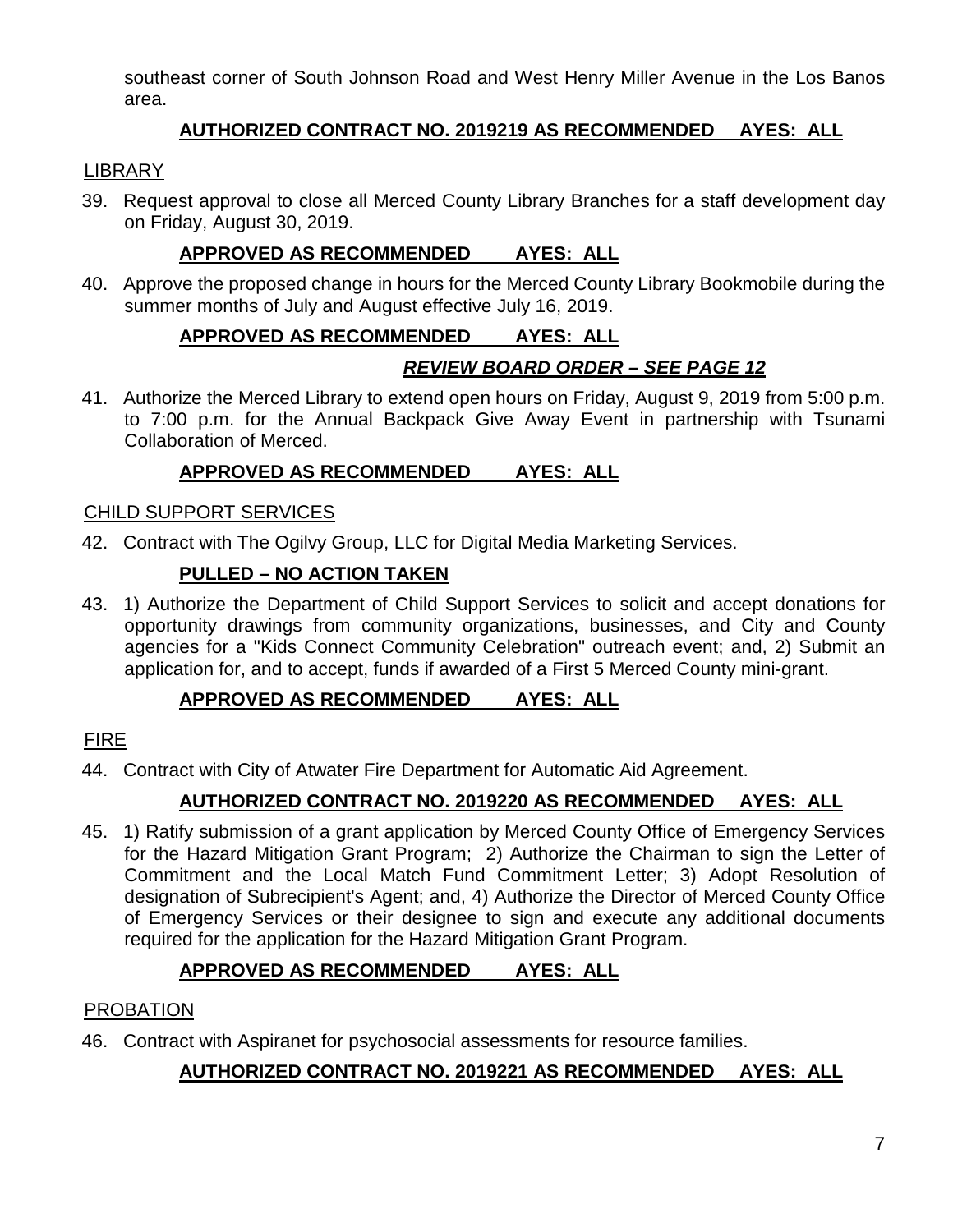## **TREASURER**

47. Approve the Application for Relief of Accountability as submitted by the Tax Collector for collection of unsecured property taxes duly assessed for the calendar years 2008 and other accounts deemed uncollectible, in the amount of \$349,287.81, plus \$34,924.42 in penalties, and \$3,520.00 in fees and costs as submitted on Exhibit A; execute the Order of Relief of Accountability, and authorize the Auditor-Controller to reduce the outstanding delinquent unsecured tax role by the sum of \$387,732.23.

## **APPROVED AS RECOMMENDED AYES: ALL**

#### HUMAN RESOURCES

48. Ratify the Memorandum of Understanding with United Public Employees (UPE) representing Bargaining Unit 3.

### **AUTHORIZED CONTRACT NO. 2019222 AS RECOMMENDED AYES: ALL**

### EXECUTIVE OFFICE

49. Authorize the Chairman to sign the Local Planning Council (LPC) County Priorities Report Form as required by the California Department of Education.

### **APPROVED AS RECOMMENDED AYES: ALL**

50. Authorize the Director of Public Works, or his designee, to electronically submit Central California Alliance for Health Planning for Capital Projects Program Grant application prior to the July 15, 2019 deadline; and return to the Board for acceptance of funding if awarded.

### **APPROVED AS RECOMMENDED AYES: ALL**

51. Contract with The Lew Edwards Group for Assessment, Communications and Ballot Measure Preparation services.

### **AUTHORIZED CONTRACT NO. 2019223 AS RECOMMENDED AYES: ALL**

52. Contract with the City of Los Banos for lease of Fairgrounds property in the City of Los Banos.

### **AUTHORIZED CONTRACT NO. 2019224 AS RECOMMENDED AYES: ALL**

53. Contract with the City of Los Banos for lease of Fairgrounds Ballfields property in the City of Los Banos.

## **AUTHORIZED CONTRACT NO. 2019225 AS RECOMMENDED AYES: ALL**

### BOARD APPOINTMENTS

54. Appoint Dr. Joerg Schuller to serve as the Hospital Rep. At-Large Member on the Santa Cruz-Monterey-Merced Managed Medical Care Commission to fill an unexpired term until April 22, 2020.

### **APPROVED AS RECOMMENDED AYES: ALL**

55. Consider Rachelle Abril for appointment to the Merced Cemetery District, to fill an unexpired term until November 25, 2019.

### **APPROVED AS RECOMMENDED AYES: ALL**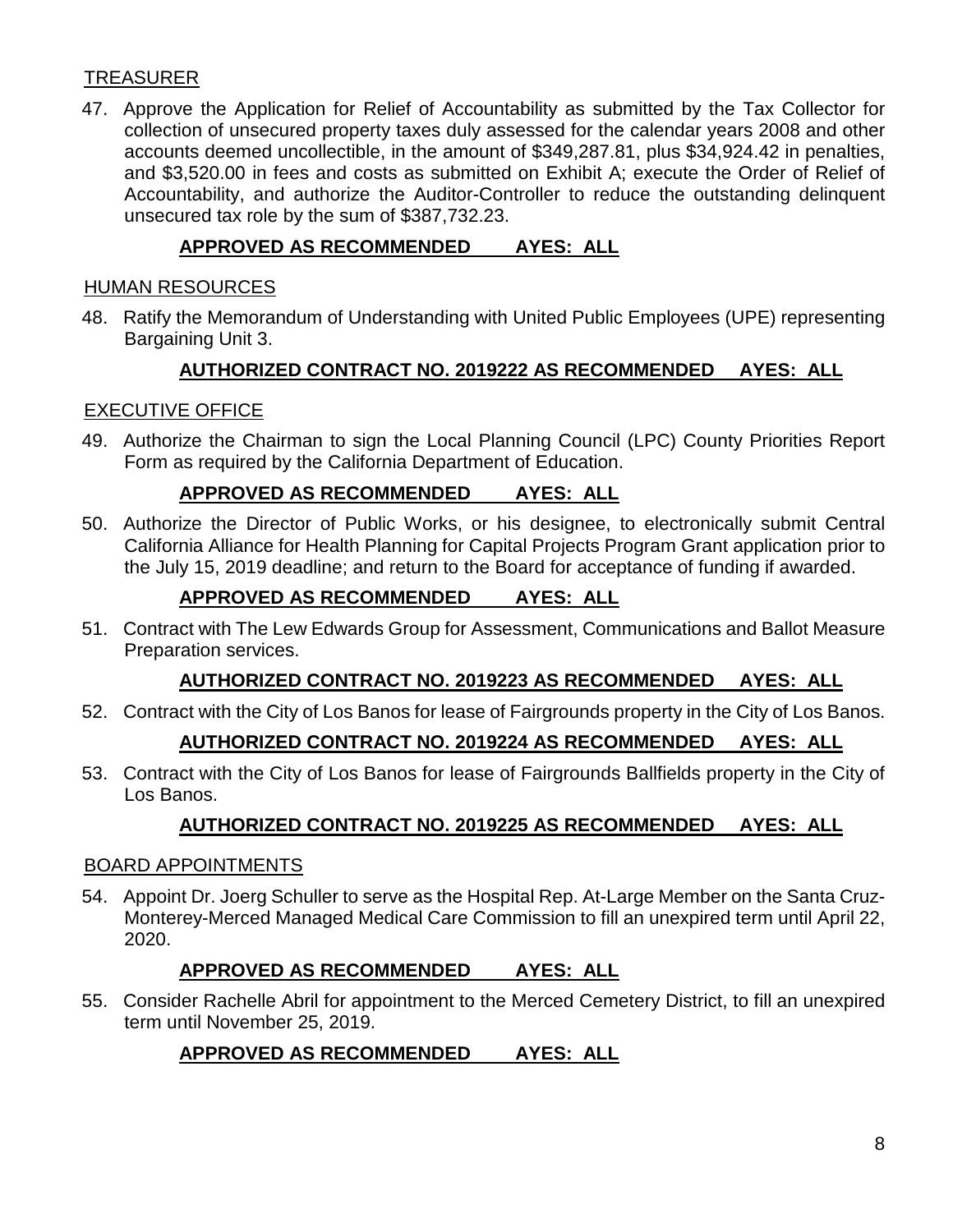56. Approve the re-nomination of Jim Cunningham from the Board of Supervisors for the Measure V Citizens Oversight Committee, for the term of 2 years with the final appointment to be made by the Merced County Association of Governments Governing Board.

### **APPROVED AS RECOMMENDED AYES: ALL**

### BOARD INFORMATION & POSSIBLE ACTION **ACCEPTED AND PLACED ON FILE AYES: ALL**

- 57. Fish and Game Commission re: Notice of Proposed Emergency Action special order regarding Take of Chinook Salmon in Anadromous Waters of the Klamath River Basin Downstream of Iron Gate and Lewiston Dams.
- 58. Merced County Mosquito Abatement District re: General Manager's Report for May 20 June 18, 2019.
- 59. State Water Resources Control re: Notice of Petitions for temporary urgency changes for license 1986 and permits 11885, 11886 and 11887 (Applications 23, 234, 1465, and 5638) of the U.S. Bureau of Reclamation.
- 60. State Board of Equalization re: 2019 Taxpayers' Bill Rights Hearing on August 27, 2019.

### **THE BOARD ADOPTED RESOLUTIONS IN MEMORY OF LEROY GILSDORF AND DARREL SMILEY AND ADJOURNED THE MEETING AT 11:02 A.M. UNTIL TUESDAY, JULY 30, 2019 AT 10:00 A.M**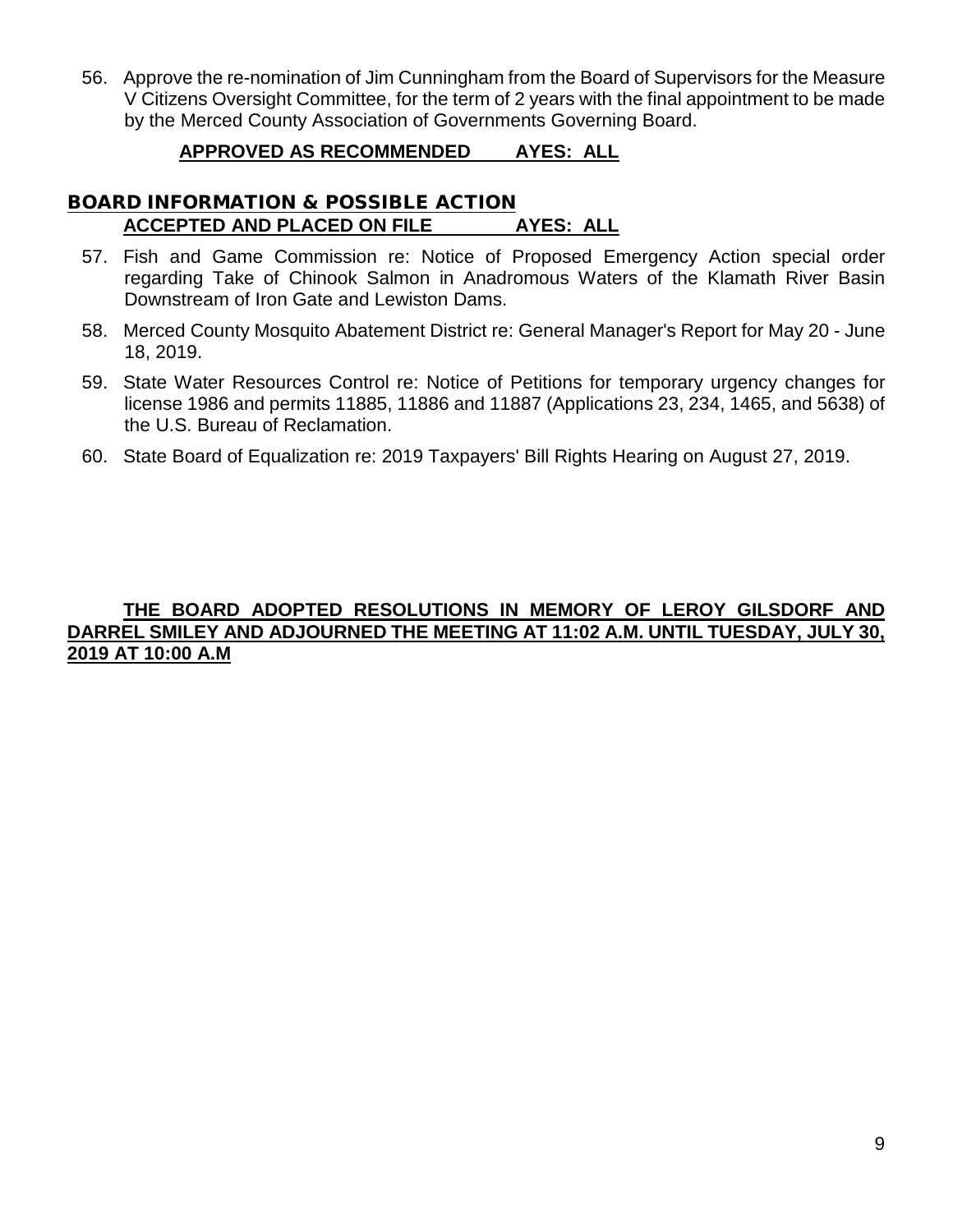## **10:00 A.M. SCHEDULED ITEM 2019-07-09 PUBLIC OPPORTUNITY**

Sheriff Vern Warnke presents Deputy Ignacio Pizano with the 10851 Award for recovering 18 stolen vehicles in 2018. Deputy Pizano continued the challenge through 2019 and has already recovered 10 stolen vehicles with the most recent being in Delhi where he recovered seven stolen vehicles from a chop shop and the suspect was arrested. Sheriff Warnke states that the California Highway Patrol (CHP) in conjunction with the California State Automobile Association (AAA) developed the 10851 Awards Program to recognize the superior efforts made by the CHP and other allied law enforcement personnel who have met specified criteria toward the reduction of stolen vehicle crimes.

Kathy Webber, Snelling resident and member of the Library Advisory Commission, states that the Library needs evening hours for students and rural residents and requests the Board to increase the Library's budget.

Manuel Alvarado, Merced County Chamber of Commerce President/CEO speaks about the event taking place on August 9<sup>th</sup> at the Library, being put on in conjunction with the Tsunami Organization, Merced County United Way and Webcore Builders for a Back-to-School Backpack Giveaway.

Jeff Kettering, Chief Probation Officer speaks about Probation Services Week In Merced County Proclamation on today's agenda.

David Rodriguez, Planada resident states concerns with some of the grants issued to Merced County and references article in the Merced Sun-Star this past Saturday regarding the Jail Grant.

Claudia Corchado with Cultival de Salud, speaks about Safe Routes to School and Parks Grants that she was a part of for Planada and commends the Board for hiring a grant writer.

John Alexander Balestrery reads letter dated October 15, 2013 regarding his loyalty bonuses during his 30 years of service at Merced County and submits copy of the letter for the record. Present: Pareira, Espinoza, Lor, McDaniel, Silveira

### **10:00 A.M. SCHEDULED ITEM 2019-07-09 PUBLIC WORKS – PUBLIC HEARING**

The time and date previously scheduled to consider a Resolution annexing Major Subdivision No. MAS 08-005 Planada 15, into the Planada Lighting and Maintenance Zone of Benefit No. 309.

Director of Public Works, Dana Hertfelder reviews the staff report.

The Chairman opens the Public Hearing and asks if there is anyone present wishing to speak.

Betsy Montgomery-Garcia with Self Help Enterprises comments that they are excited about this project.

The Chairman closes the Public Hearing.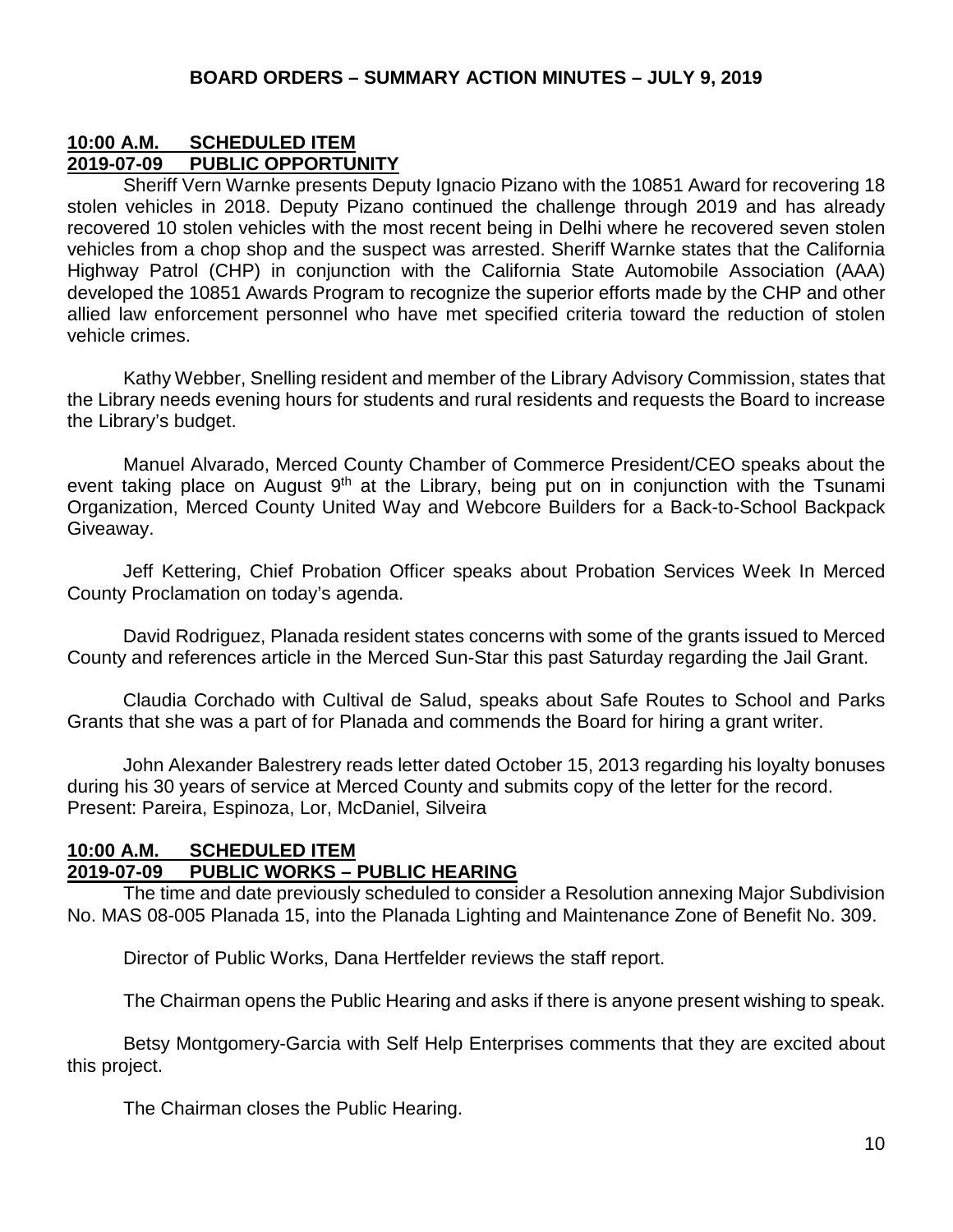Supervisor Espinoza states that he wants to make sure there is adequate lighting and that the roads get paved around the project.

Upon a motion of Supervisor Silveira, seconded by Supervisor McDaniel, duly carried, the Board adopts Resolution No. 2019-52 annexing Major Subdivision MAS 08-005 Planada 15, south of Childs Avenue and east of Topeka Street into the Planada Street Lighting Maintenance Zone of Benefit No. 309 in County Service Area Number One. Ayes: Pareira, Espinoza, Lor, McDaniel, Silveira

### **10:00 A.M. SCHEDULED ITEM**

### **2019-07-09 PUBLIC WORKS – PUBLIC HEARING**

The time and date previously scheduled to consider a Resolution annexing Major Subdivision No. MAS 08-005 Planada 15, into the Planada Drainage and Maintenance Zone of Benefit No. 329.

Director of Public Works, Dana Hertfelder reviews the staff report.

The Chairman opens the Public Hearing and asks if there is anyone present wishing to speak.

No one speaks. The Chairman closes the Public Hearing.

Upon motion of Supervisor Silveira, seconded by Supervisor Espinoza, duly carried, the Board adopts Resolution No. 2019-53 annexing the Major Subdivision MAS 08-005 Planada 15, located south of Childs Avenue and east of Topeka Street into the Planada Drainage and Maintenance Zone of Benefit No. 329 in County Service Area Number One. Ayes: Pareira, Espinoza, Lor, McDaniel, Silveira

## **10:00 A.M. SCHEDULED ITEM 2019-07-09 PUBLIC WORKS – PUBLIC HEARING**

The time and date previously scheduled to consider the Resolution accepting the Engineer's Report and forming Major Subdivision No. MAS 08-005, into the Planada 15 Landscape and Park Maintenance Zone of Benefit No. 338.

Director of Public Works, Dana Hertfelder reviews the staff report.

The Chairman opens the Public Hearing and asks if there is anyone present wishing to speak.

Betsy Montgomery-Garcia, with Self Help Enterprises states that the subdivision does include a one acre parcel to help with the noise from Childs Avenue. She further states there is a need for park space and that is what they continue to hear from the community. She further states that the families that live in the subdivision will pay for the maintenance costs of the park.

The Chairman closes the Public Hearing.

Supervisor Espinoza comments about the park space and would like to see if a picnic shelter and play structure can be included.

Upon motion of Supervisor Silveira, seconded by Supervisor Lor, duly carried the Board adopts Resolution No. 2019-54 accepting the Engineer's report and forming the Major Subdivision